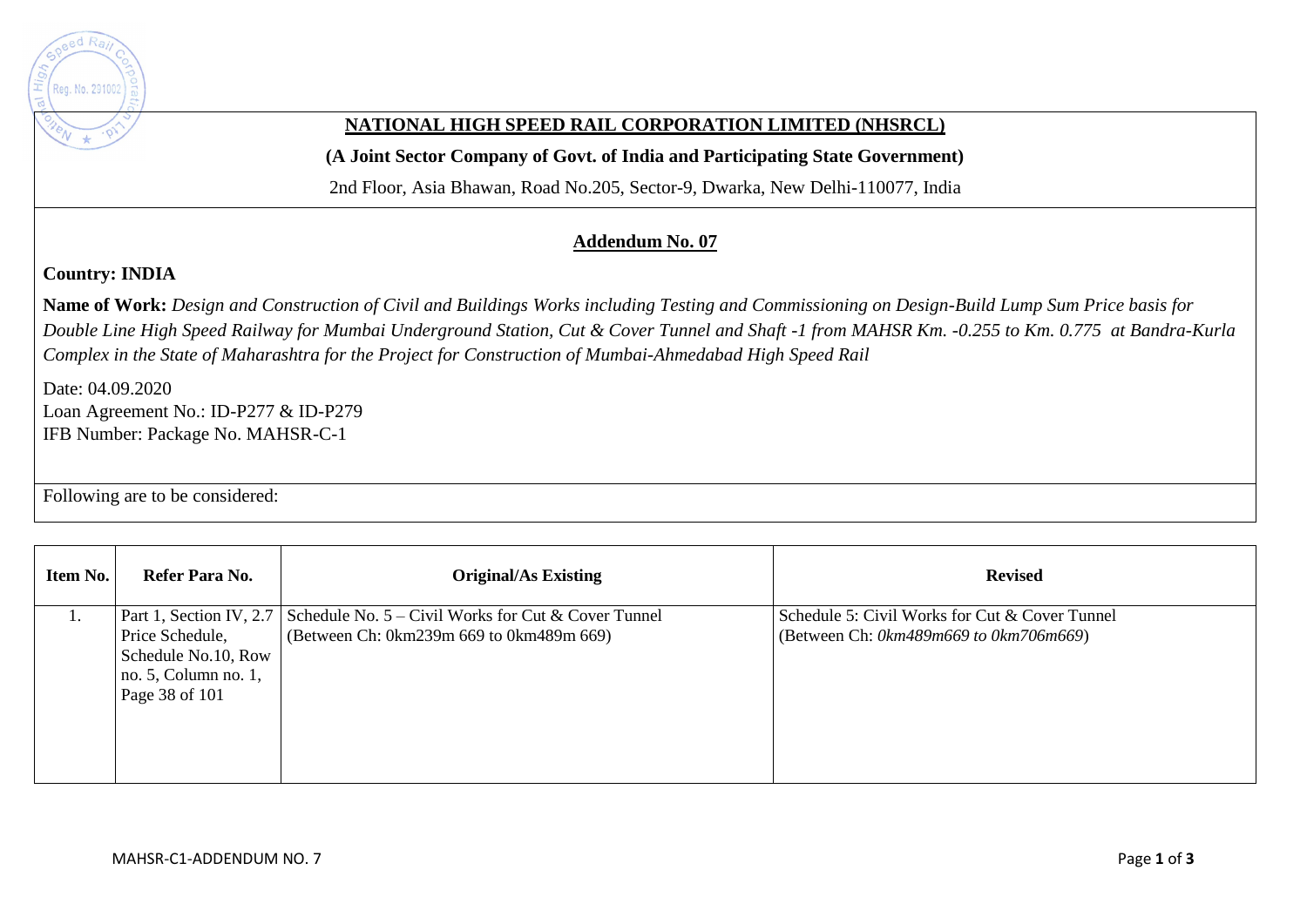

| Item No.       | Refer Para No.                                                                                                                             | <b>Original/As Existing</b>                                                                                                                                                                                                                                                                                                                                                                                                                                                                                                                                                                                                                                  | <b>Revised</b>                                                                                                                                                                                                                                                                                                                                                            |
|----------------|--------------------------------------------------------------------------------------------------------------------------------------------|--------------------------------------------------------------------------------------------------------------------------------------------------------------------------------------------------------------------------------------------------------------------------------------------------------------------------------------------------------------------------------------------------------------------------------------------------------------------------------------------------------------------------------------------------------------------------------------------------------------------------------------------------------------|---------------------------------------------------------------------------------------------------------------------------------------------------------------------------------------------------------------------------------------------------------------------------------------------------------------------------------------------------------------------------|
| 2.             | Part 1, Section IV,<br><b>Bidding Forms, Form</b><br>FIR-2, Column 6, Page<br>72 of 101                                                    | Average Monthly Invoicing Over Last Six Months<br>[INR/Month]                                                                                                                                                                                                                                                                                                                                                                                                                                                                                                                                                                                                | Average Monthly Invoicing Over Last Six Months<br>excluding the period from $01^{st}$ April 2020 to $30^{th}$ September<br>2020 [INR/Month]                                                                                                                                                                                                                               |
| 3.             | Part 1, Section IV,<br>Bidding Forms,<br>Annexure to Form<br>FIR-2, Column 6, Page<br>74 of 101                                            | Avg. Monthly Invoicing Over Last Six Months (In Million<br>INR/Month)<br>6                                                                                                                                                                                                                                                                                                                                                                                                                                                                                                                                                                                   | Avg. Monthly Invoicing Over Last Six Months excluding<br>the period from 01st April 2020 to 30 <sup>th</sup> September 2020 (In<br>Million INR/Month)<br>6                                                                                                                                                                                                                |
| 4.             | Addendum No. 05,<br>Item 20, Attachment-4,<br>Sub-Clause 6.2.5, Page<br>$2$ of $7$<br>Part 2, Section VI-3,<br>Division 02000,<br>Clause 6 | The following requirements are applicable to all underground structures The following requirements are applicable to all underground<br>where fully bonded PVC membranes, liquid polymer membrane with structures where PVC membrane system, liquid polymer membrane<br>solvent free hybrid polyurea polyurethane/polyurea/polyurethane and with solvent free hybrid polyurea polyurethane/polyurea/<br>crystallization based treatment have been specified:                                                                                                                                                                                                 | polyurethane and crystallization based treatment have been specified:                                                                                                                                                                                                                                                                                                     |
| 5 <sub>1</sub> | Addendum No. 05,<br>Item 20, Attachment-4, Retaining Walls:<br>3 of 7<br>Part 2, Section VI-3,<br>Division 02000,<br>Clause 6              | Fully Bonded PVC membrane below Base Slab and behind Confined PVC membrane system below Base Slab and behind Confined<br>Sub-Clause 6.2.6, Page a) System and properties of materials:<br>Minimum 2.00 mm thick fully bonded PVC membrane, with<br>(i)<br>hot air welded overlaps of minimum 100mm with a weld size of min<br>75mm; conforming to basement waterproofing protection to Grade 3<br>as per BIS<br>16471.<br>b) The above waterproofing membrane shall have minimum b) The above waterproofing membrane shall have minimum<br>requirement of properties as specified below:<br>Peel Adhesion to concrete of 880 N/m as per ASTM D 903.<br>(iii) | <b>Retaining Walls:</b><br>a) System and properties of materials:<br>Minimum 2.00 mm thick PVC membrane, with hot air<br>(i)<br>welded overlaps of minimum 100mm with a weld size of min 75mm;<br>conforming to basement waterproofing protection to Grade 3 as per<br>BIS 16471.<br>requirement of properties as specified below:<br>$\langle$ <i>Not</i> used><br>(iii) |